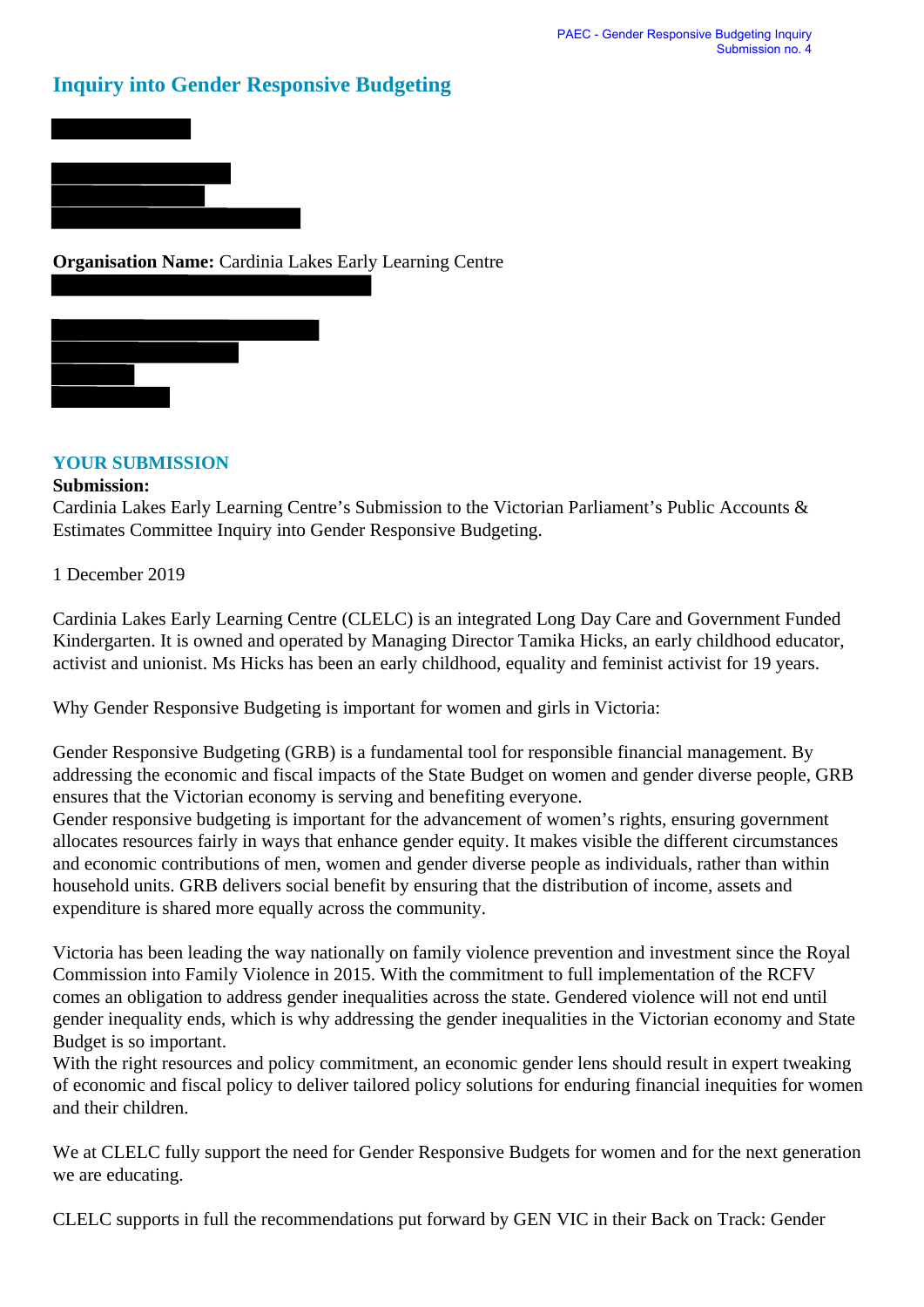Responsive Budgeting Submission. These recommendations are as follows:

Recommendation 1:?That the Victorian Government adopt global best practice in the establishment, implementation and resourcing of gender responsive budgeting in the State of Victoria.

Recommendation 2:?That gender responsive budgeting be aligned to the Victorian Gender Equality Strategy and the forthcoming Victorian Gender Equality Act.

Recommendation 3:?That the Office for Women be protected from further machinery of government changes, to enable whole of government oversight of gender equity and gender responsive budgeting.

Recommendation 4:?That the Department of Treasury & Finance publish annual data on the gender make up of the department, including the representation of women on the boards of its agencies, affiliates and entities.

Recommendation 5:?That the Department of Treasury and Finance establish a specialist gender economics unit to plan, implement and evaluate gender responsive budgeting, to be supported by the Office of Women's Equality.

The gender economics unit should:

a. be structured, as other Treasury units are, to withstand changes of government.

b. ensure all economic and fiscal data is collected in a disaggregated way to measure the differential impacts of the Victorian Budget on women and gender diverse people.

c. lead whole-of-government gender analysis across the budget cycle, working closely with the Office of Women, to develop Gender Equality Budget Statements, with high level analysis of the impact of annual budget decisions, outputs and asset investments on Victorian women and gender diverse people.

Recommendation 6:?That Department of Treasury & Finance's Resource Management Framework be updated to include accountability for gender responsive budgeting.

Recommendation 7: ?That the Treasury Annual Report include a quality performance measure related to gender equality and gender responsive budgeting in its Revenue Management and Administrative Services to Government

Recommendation 8.?That the Department of Treasury & Finance support the establishment of a Gender Equality Budget Group, bringing together civil society organisations, gender economic experts within government and the academy to inform the development of gender responsive budgeting in Victoria, including greater transparency, accountability and analysis. This group may also assist in the evaluation and monitoring of the project, by independently assessing the effectiveness of the GRB approach on gender equity in the State.

Contact: Tamika Hicks Managing Director